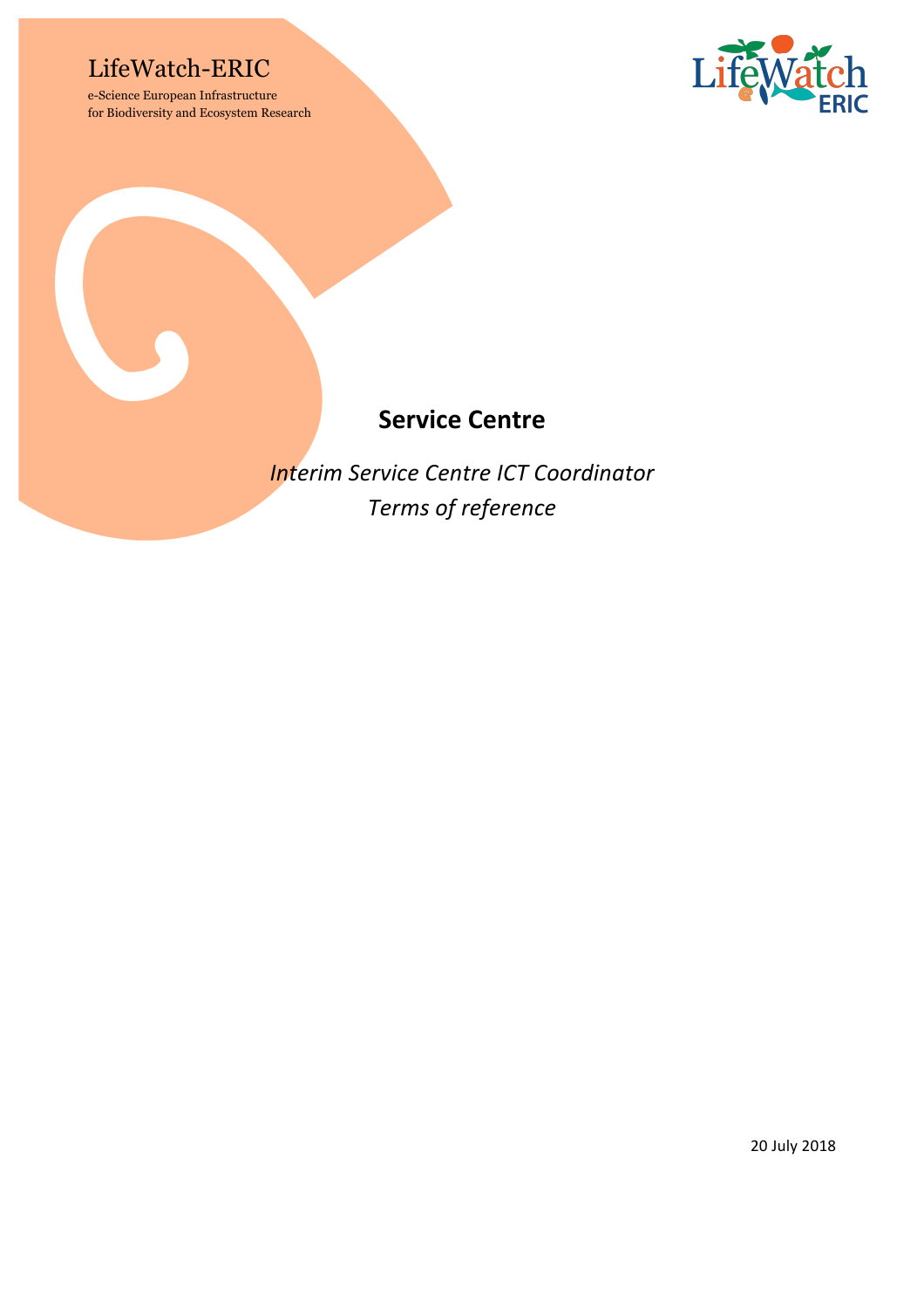## LifeWatch-ERIC e-Science European Infrastructure

for Biodiversity and Ecosystem Research



### **Job description**

JOB TITLE: Interim Service Centre ICT Coordinator LOCATION: LifeWatch-ERIC Service Centre premises in Lecce (Italy) Position: Full-time, four-month term

#### **Main accountabilities**

- I. She/he will directly be in charge of the Service Centre ICT Office, ensuring the coordination and management of the day-to-day functioning of the Service Centre ICT infrastructure, in tightly collaboration with the Common Facilities and national nodes' ICT officers.
- II. She/he will directly report to the Chief Technology Officer (CTO), and to the Service Centre Director for all the technical activities. She/he will work in accordance with the CTO in the coordination and management of the Service Centre ICT e-Infrastructure construction and maintenance, including coordination of the design and implementation of new e-Services demanded by the scientific community.
- III. She/he will develop requirements, outlines, budgets, and schedules for the Service Centre information technology projects.
- IV. She/he will review estimates.
- V. She/he will follow PMI standards to manage projects through the project lifecycles of initiation, planning, execution and closure.
- VI. She/he will develop work-breakdown structures.
- VII. She/he will develop project tracking and variance reports.
- VIII. She/he will ensure project is completed within budget and on time.
- IX. She/he will manage project risks.
- X. She/he will manage multiple vendors, consultants, programmers, and developers.
- XI. She/he will create project documentation.
- XII.She/he will develop training plans for internal staff
- XIII. She/he will develop standards, procedures, and guidelines for Service Centre platforms.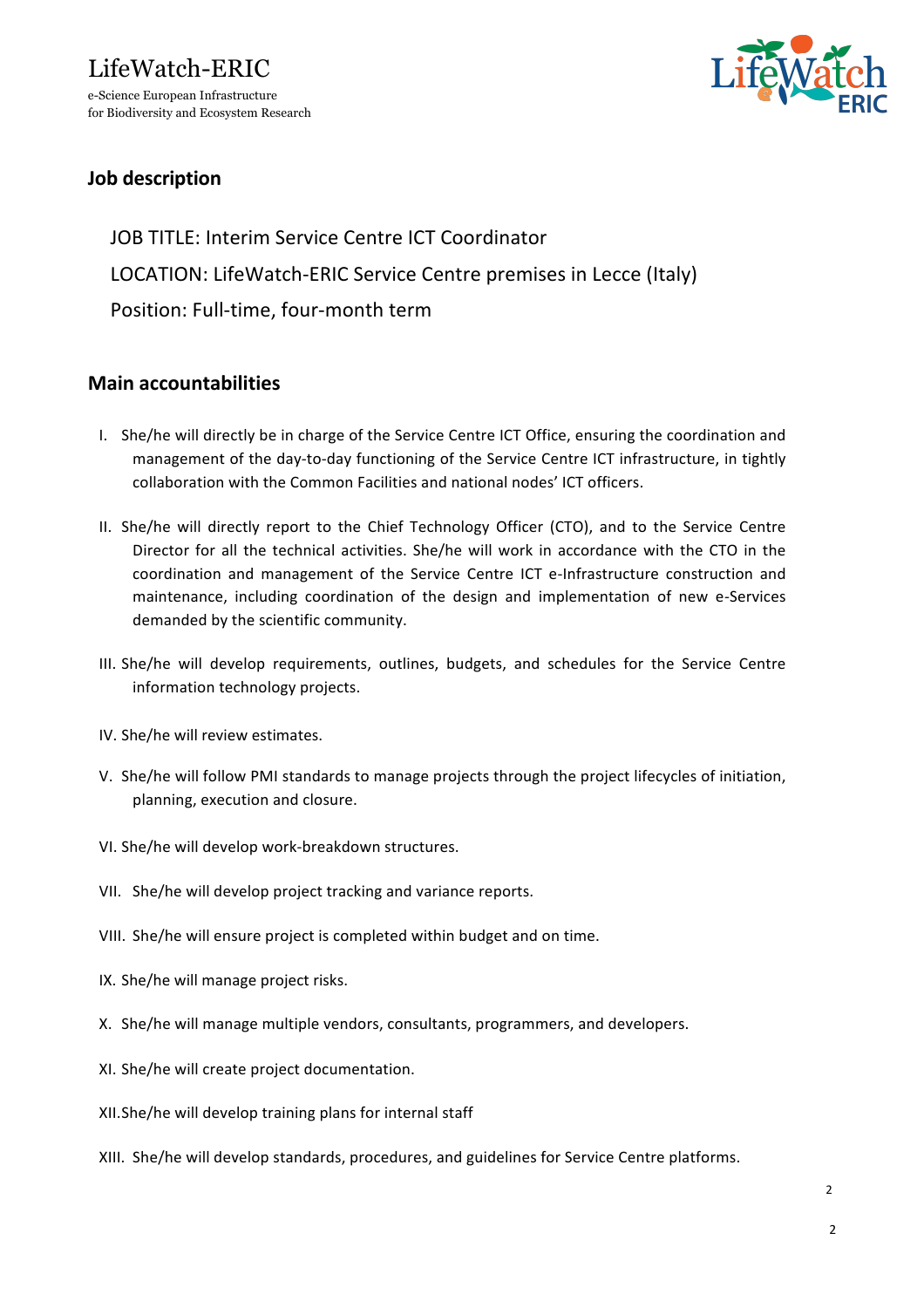for Biodiversity and Ecosystem Research



XIV. She/he will assess new opportunities.

#### The ideal candidate should meet the following requirements

- Have a higher university degree or equivalent qualifications in Computer Sciences and a PhD in the same area.
- At least 10 years of working experience in IT, in the field of the design and development of Information Systems.
- At least 5 years of accredited professional experience in the area of biodiversity and ecosystem research bioinformatics of the design, construction, deployment and operational maintenance of research infrastructures facilities in centres, universities or agencies or equivalent public policy units.
- At least 3 years of accredited professional experience in project management in centres, universities or agencies or equivalent public policy units or private SMEs.
- Accredited professional experience on international projects and initiatives on biodiversity and ecosystem.
- Have understanding of current and emerging agendas and challenges on ICT developments and in particular experience in project-based approaches concerning the design, construction and operational maintenance of distributed ICT developments.
- Have proven organisation, management and communicative skills, be keen in working in team and international environment and multi language contexts.
- Knowledge of English language, the working language of LifeWatch ERIC under article 1.3 of its Statutes. Skills in other European working languages are beneficial.
- Be available to travel abroad for the specific working needs of this position.
- •

#### • The vacancy is subject to the following procedure

- A short covering letter and Curriculum Vitae\* (EUROPASS format, 6 pages at the most) should be submitted to the Service Centre Interim Director (alberto.basset@lifewatch.eu) and in cc to LifeWatch-ERIC CEO (ceo@lifewatch.eu) by July, 30<sup>th</sup> 2018
- Shortlisted candidates will be contacted directly by the LifeWatch-ERIC Service Centre Interim Director